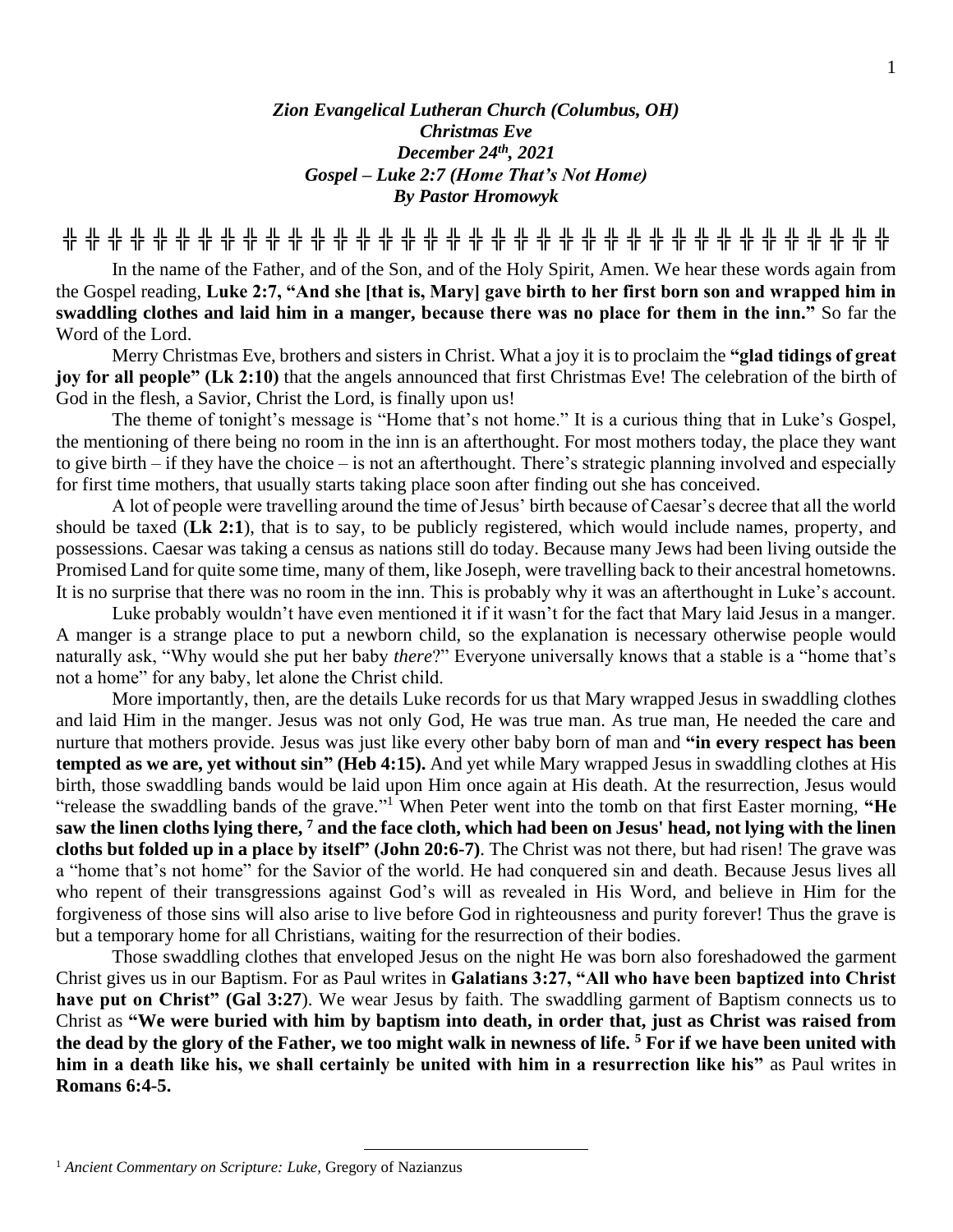You see, then, that Luke's mentioning of swaddling clothes are not merely a mother's act of love for her first-born son. They have greater fulfillment in the Savior's act of love for you, His people. You are wrapped in His swaddling righteousness.

What about the location of His birth? Perhaps nothing more clearly confesses the humility of God becoming man for us than the King of Creation being born in a most unholy place. For where there is a manger, there are also piles of dung. Wherever animals eat, they also defecate soon thereafter.

St. Jerome, preaching on this text over 1500 years ago said, "He is born on a dunghill in order to lift up those who come from it" for as the Psalmist writes, **"From the dunghill he lifts up the poor" (Ps 113:7).** If you were to look up that verse in Psalm 113:7, most translations today use the words "ash heap" instead of dunghill. The King James Version in this case, however, more accurately preserves the meaning of the Psalm and shows how Christ fulfills this for us in his lowly birth. Jesus exalted the poor in spirit precisely by being born in such a lowly place. As Christians, we know what we are supposed to do. God has given us His clear will to follow in the 10 Commandments, and yet we return to our sinful habits day after day. We make excuses like, "I'll be regularly in Church starting next week" and then "next week" turns into "next year", and soon we are like those whom **Peter** spoke of in his **second letter, 2:22, "What the true proverb says has happened to them: "The dog returns to its own vomit, and the sow, after washing herself, returns to wallow in the mire."** Vomit, mire, or a dunghill, because of our transgressions in thought, word, and deed, that's where we find ourselves – poor in everything spiritual. We deserve nothing good from God. Apart from repentance and faith, we would rot and decay like vomit, mire, and dung in the grave vault of hell.

Yet it is precisely here in a world of dung and filth that Jesus comes to us, wrapped in swaddling clothes, and laying in a manger. He was born that man may never die. You probably didn't think you'd hear a sermon about poop on Christmas Eve, but what do you think Mary and Joseph – and our Savior (!) smelled on that holy night? Certainly for the holy family, they were in a "home that's not home." It was a home for animals, not a place for the Prince of Peace and the mother of God. Yet as Jesus would teach throughout His earthly ministry, **Matthew 8:20, "Foxes have holes, and birds of the air have nests, but the Son of Man has nowhere to lay his head."**

Most of us have Christmas Eve and Day traditions that involve gathering together at someone's house. Whether it's Mom and Dad's or Grandma and Grandpa's, etc., one of the sweet comfort of Christmas is being gathered together with the ones we love. Some of our shut-ins and the infirmed aren't going to have that this year. Don't forget about them. They are still a part of our church family here. Several of our shut-ins have had to move out of their homes into new living facilities in recent months. I'm thinking specifically of the Scheiderers and the Bettins. That's quite a burden to bear, having to adjust to such a big change. One of our shut-ins painfully said on a visit a couple weeks ago, "It's really hard being home that's not our home." (In fact, that's what gave me the idea for this sermon.) Some of you have family members that are having long hospital stays during this holiday season. It can be really hard being anywhere that's not home.

Jesus was born in Bethlehem, which means "house of bread." Here in the Lord's house is where God's sheep gather to receive our daily bread. Jesus comes to us in His Word for the forgiveness of sins. And where there is forgiveness of sins, there is life and salvation. It is here in Church that the Christian finds his or her home before Christ returns. [*Looking at camera*] I know some of you really want to be here tonight, but can't be because you have COVID or are still recovering from it. Hang in there. Hang onto Christ's Word. He will be here tomorrow, Sunday, and next Sunday, too, in His Word and Sacrament as He has promised.

Our church family gathers together around Jesus at the foot of the manger and at the foot of the cross. Little did Mary know that when she set baby Jesus down to sleep in a feeding trough that she was putting He who would later say, **"I am the bread of life" (Jn 6:48)** right where He came to earth to be. The shepherds who went to see Jesus that night were satisfied in full by His presence like those whom Jesus would later say, **"I am the bread of life; whoever comes to me shall not hunger, and whoever believes in me shall never thirst" (Jn 6:35).** 

There are many Christians, some of whom are members of this congregation who are living in a "home that's not home" regularly on Sunday mornings. You're cutting yourself off from the Bread of Life. May God grant you faith like those shepherds on that first Christmas night to come home and receive Jesus. He is no longer